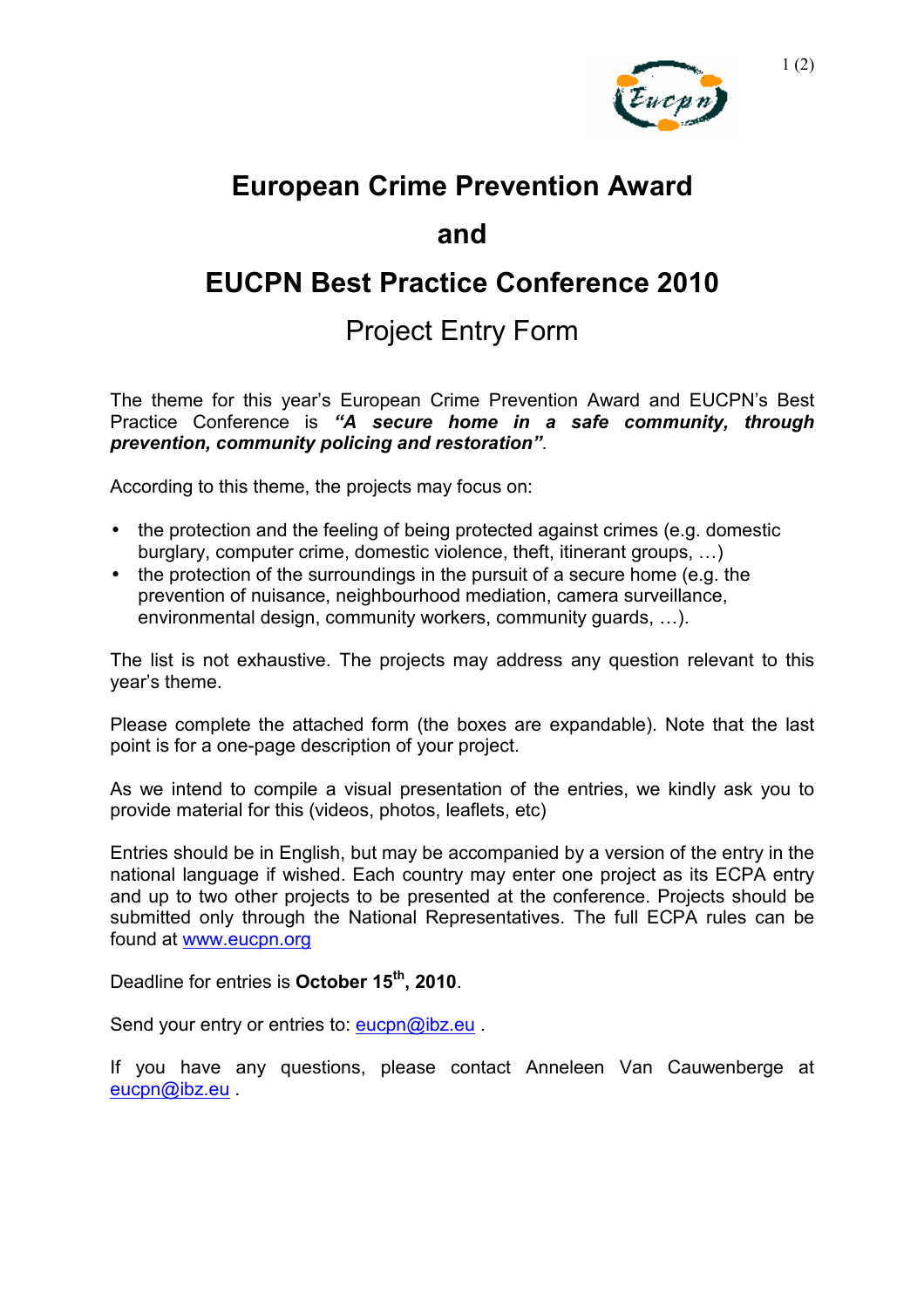

## **ECPA/BPC 2010**

## **Please answer the following questions in English.**

1. Is this your country's ECPA entry or is it an additional project? (Only one ECPA entry per country plus up to two other projects.)

This is Hungary's ECPA entry.

2. What is the title of the project?

Magdolna Quarter Programme II - Social and Crime Prevention Sub-programme (Budapest-Józsefváros)

3. Please give a short general description of the project.

The project is delivered by the Józsefváros District Local Government (Budapest) jointly with its partly-owned affiliate Rév8 Józsefváros Rehabilitation and Urban Development Company (Rév8 Zrt.). The Magdolna Quarter Programme  $II^1$  (hereinafter MNP II) is an integrated social urban renewal program supported by the EU and implemented over Budapest's largest continuous social and economic crisis area between November 2005 and April 2011.

The population of Józsefváros district faces serious social and security problems. According to criminal statistics between 2002-2008, the number of recorded crime/100 000 persons in the district is one of the highest in comparison with other Budapest districts. This applies both to violent and property crime. The number of reported cases of crimes in public spaces shows continuous increase since 2003.

The Magdolna quarter of Józsefváros district, where the project was implemented, accounts for 5% (34 hectares) of the district's territory with 15% (12 thousand people) of its full population.

One-third of the residents have only received elementary education (see Table 1). Only 1 of each 10 residents has graduated, this is 50 % less than the district average. The unemployment rate is high, 13 % of the economically active population is unemployed, which is twice as much as the unemployment rate of the capital (6 %). According to a survey carried out within the project, 1 in each 10 family is concerned by unemployment. Half of the homes in the quarter are single-room apartments (55%) while every-fifth home has no basic amenities (21%; see Table 1). According to EU indicators the 40% of the flats are overcrowded in the quarter, while the same rate is 28% in Hungary and 23% in Budapest.

One-third (35%) of all homes are social rental flats owned by the local government (hereinafter council flats), this rate is high even in comparison to the district or to the Budapest rate.

Approximately half of the entire population living in the quarter is of Roma descent, which is according to estimates - five times as much as the rate of Roma population in the whole capital.

 $1$  Entry ID No KMOP-5.1.1/B-2008-0001. The preceeding stage of the programme is known as Magdolna Quarter Program I (MNP I) and was implemented in 2005-2009 with the support of the Budapest Municipality.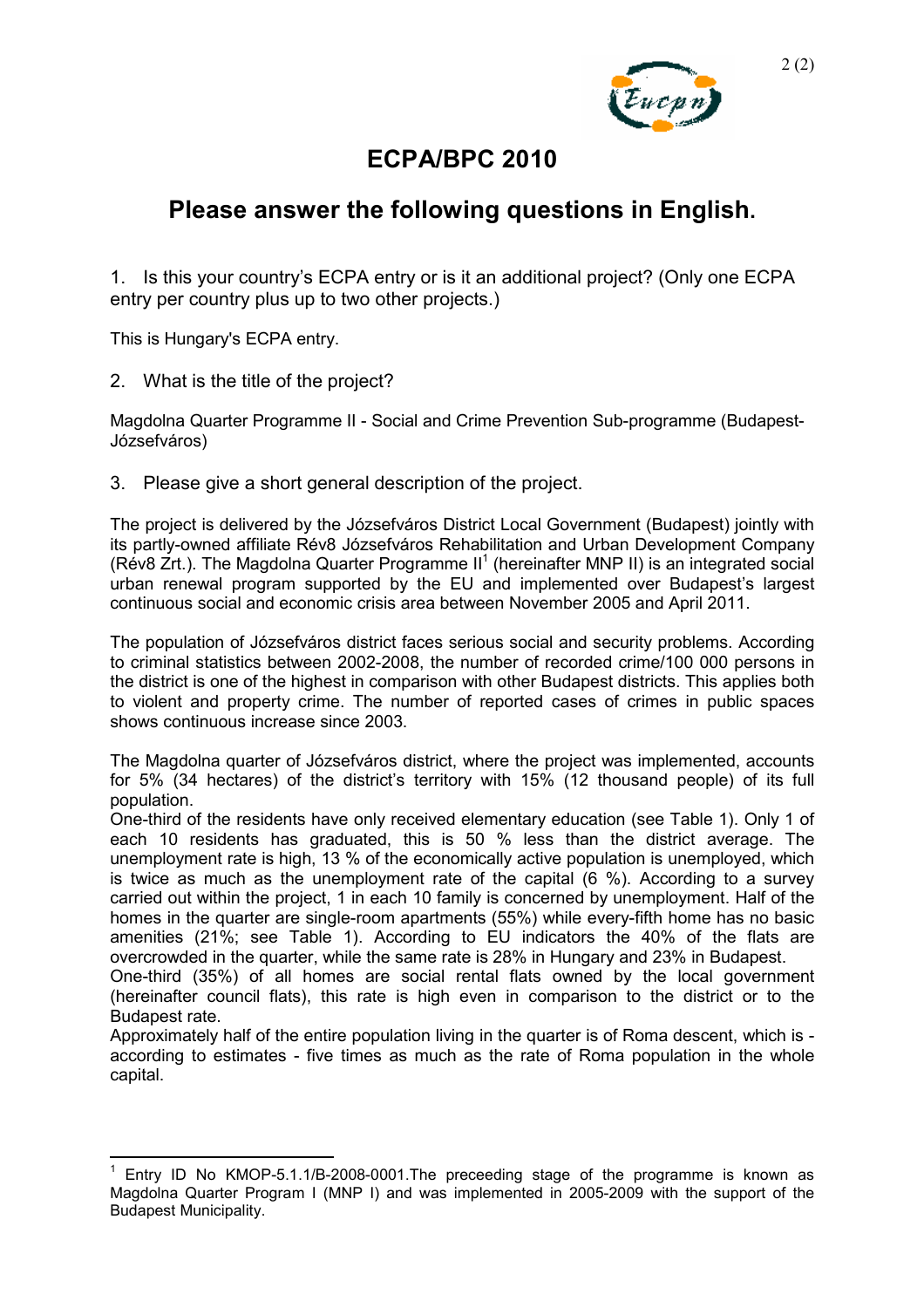| indicator                                                                             | data                  |
|---------------------------------------------------------------------------------------|-----------------------|
| Population rate with elementary school as highest completed education between the age |                       |
| group of 15 and 60 years of age                                                       | $35.0\%$ <sup>1</sup> |
| Rate of the economically active population to the total population                    | $40.3\%^{2}$          |
| Rate of the unemployed people to economically active population                       | $12.6\%^{2}$          |
| Households with at least one unemployed member to the total number of households      | $11.0\%$ <sup>1</sup> |
| Location indexes calculated from the regular local social subsidies                   | $1.25 - 2.4^3$        |
| Flats without comfort (no wc and/or bathroom)                                         | $21.0\%$ <sup>1</sup> |
| Rate of the overcrowded flats 1. (more than 1 person/room)                            | $39.9\%$ <sup>1</sup> |
| Rate of the overcrowded flats 2. (more than 2 person/room)                            | 13.8%1                |
| Rate of the arrears                                                                   | $16.8\%$ <sup>1</sup> |
| rate of the arrears between public tenants                                            | $21.1\%$ <sup>1</sup> |
| rate of the arrears between owners                                                    | $12.0\%$ <sup>1</sup> |
| rate of the households who became victims in last year                                | $11.7\%$ <sup>1</sup> |

Table 1. Main social and economic figures of Magdolna quarter

<sup>1</sup> Magdolna Quarter Questionnaire Study, 2007<br>
<sup>2</sup> Central Statistical Office, Census, 2001<br>
<sup>3</sup> Budapest, Józsefváros District Local Government, Social Welfare Department, Mayor's Office, 2007

According to criminal statistics, the number of criminal procedures started in cases of robbery, public nuisance and bodily injury crimes in the quarter is the highest in the district. The number of property crime is high as well. According to a questionnaire study conducted in 2007, 12% of all households in the quarter had at least once been victims of some form of crime during the previous year.

The problem of homeless people is significant, as most of their transitional residences are located in the quarter: 40 % of the districts capacity is situated here, so they keep wandering around seeking for services. The high concentration of homeless people and the way of their living in the public spaces of the quarter disturb the residents and diminish their feeling of security.

Beside crimes, the consumption and trafficking of drugs and alcohol cause serious problem is some buildings, especially in those owned by the councils. Criminals, drug and alcohol users often threaten or get into conflicts with other residents, these conflicts may vary from making noises to verbal or physical violence.

MNP II is an integrated social and urban rehabilitation programme addressing the above problems with the following components:

1) renovation of council flats with the involvement and contribution of the tenants;

2) renovation of apartment houses;

3) renovation of public spaces;

4) operation of the Kesztyűgyár Community Centre offering programmes primarily to children and youth;

4) education, training and employment programmes for adults;

5) Social and Crime Prevention Sub-programme.

We would like to enter the ECPA project with this last one, namely with the Social and Crime Prevention Sub-programme, which is delivered between 2007 and 2010 (October), consisting of the following components (projects):

(i) crime prevention classes for elementary-school students;

(ii) restorative group training for students and teacher training;

(iii) low-threshold services extended to addicts and drug addicted youth (drop in service and street outreach work);

(iv) neighbourhood policing project;

(v) intensive family preservation services – experimental project;

(vi) street social work and casual employment for the homeless;

(vii) closed-circuit television installation (CCTV) in some council buildings owned by the local government;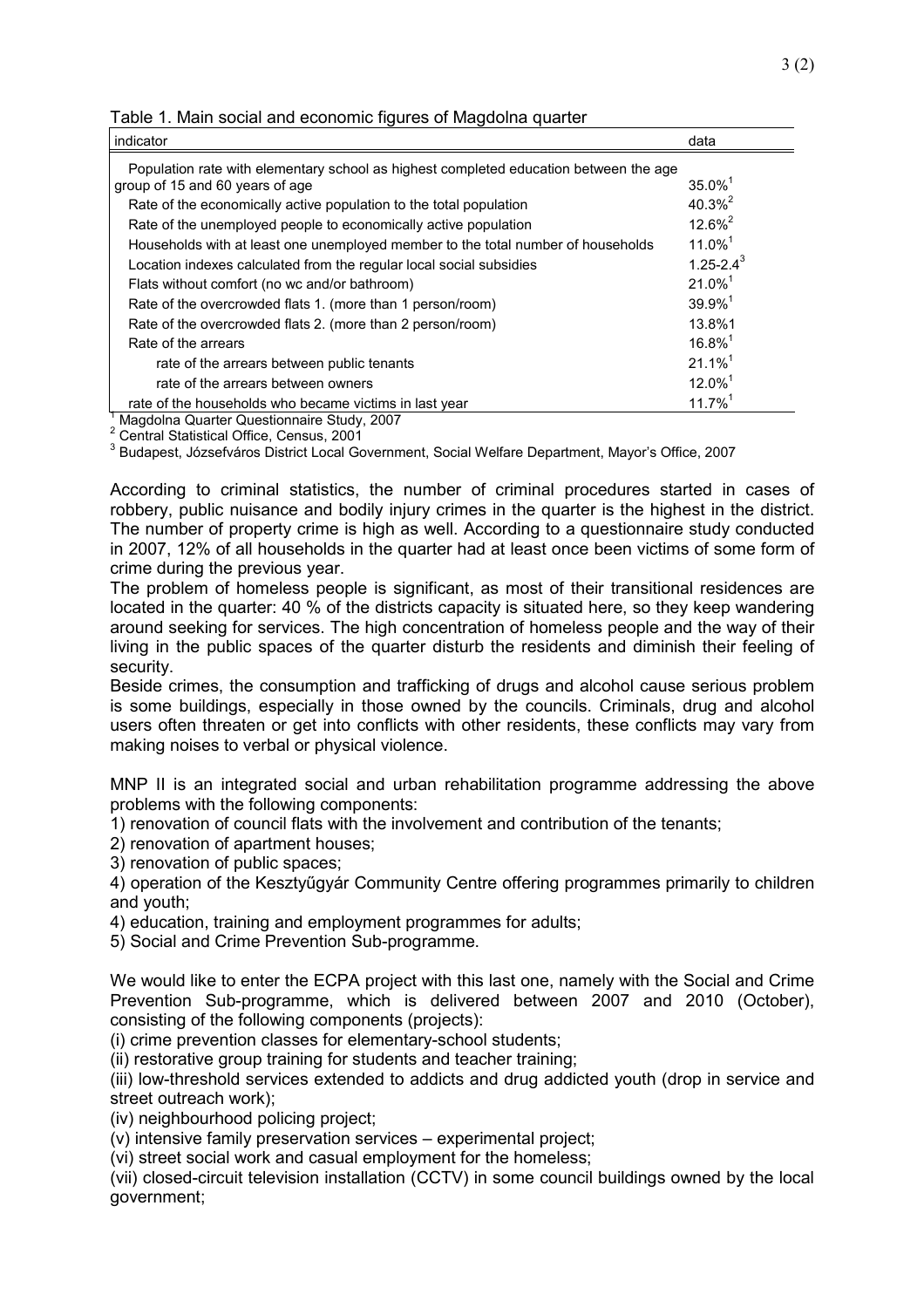(viii) operating a professional team dealing with crime prevention.

4. Please describe the objective(s) of the project.

One of the comprehensive social aims of the regeneration program of the MNP II is to improve the quality of life in the quarter. The general aim of the Social and Crime Prevention Sub-programme was to prevent the further deterioration of public safety (or even achieve improvement if possible) using direct and indirect means of crime prevention with results tangible both in statistics and the opinions of the inhabitants.

Further aims of the sub-programme included:

1) The application of innovative crime prevention means and methods, that are new in Hungary, such as restorative techniques, neighbourhood policing, intensive family preservation services.

2) The concentration and penetration of certain social services within the quarter which may reduce the risk of crime: services provided for drug users, care for the homeless.

3) Developing cooperation between local professionals engaged in crime prevention and public safety.

### 5. How was the project implemented?

Rév8 Zrt. has been entrusted with the implementation of the MNP II and in particular of the Social and Crime Prevention Sub-programme. The implementation of the projects of the subprogramme is coordinated and managed by two employees within Rév8 Zrt, while the specific actions are being implemented by partner organisations and local professionals. Partner organisations include the local district police, the local social service providers (family carers, child welfare service), schools, and NGOs.

*(i) Crime prevention classes for elementary-school students*: in each year since 2007 the project provided possibility for classroom sessions dealing with addictions and crimes that may threaten young people (either as victims or offenders in focus). These dealt with subject matters such as drug abuse, alcoholism, crime against property and violence, sexual abuse, mobbing and bullying, and anti-social behaviour, according to preferences by the schools themselves. The classes were held by the professionals of the partner organisations.

*(ii) Restorative group training for students and teacher training*: through this activity, the implementing foundation has worked together with teachers and students of 4 schools between July 2009 and May 2010. Information was shared on restorative conflict management and community building techniques on one hand and these methods were applied on the other. 400 group programmes were held for socially disadvantaged students, 100 hours were spent on individual case management and 90 hours were provided for teacher training and consultation. This activity needed close cooperation with teachers and students on a daily basis. After closing the project two schools agreed to continue cooperating with the foundation.

*(iii) Low-threshold services extended to addicts and drug addicted youth (drop-in service and street outreach work)*: the "drop-in" service has been provided between July and October 2010 by a non-profit organisation. Services might be used in the premises of the NGO or are implemented in public spaces in 4-8 hours each day. Street outreach work in the quarter heavily infested with drug abusers. Young people availing of services intended to reduce drug-related harm can, if they want, join therapeutic treatment. Runaway kids are also provided with sport facilities at night (table tennis on weekdays between 8.00 p.m. and 00.00  $am)$ 

*(iv) Neighbourhood policing project*: pedestrian police in pairs patrol the area of the quarter 12 hours a day with the aim of building relations with the residents, getting an understanding of their feelings and opinions, and providing help with the management of their problems. Inspired by the results of this activity, the local government provides the necessary finances since the available EU funds were exhausted in April 2010.

*(v) Intensive family preservation services – experimental project*: in the framework of this experimental project carried out between summer 2009 and May 2010, 20 families have been contacted and involved through identifying their problems. Intensive care was provided for 11 disadvantaged, and/or even anti-social families with small children. As part of the care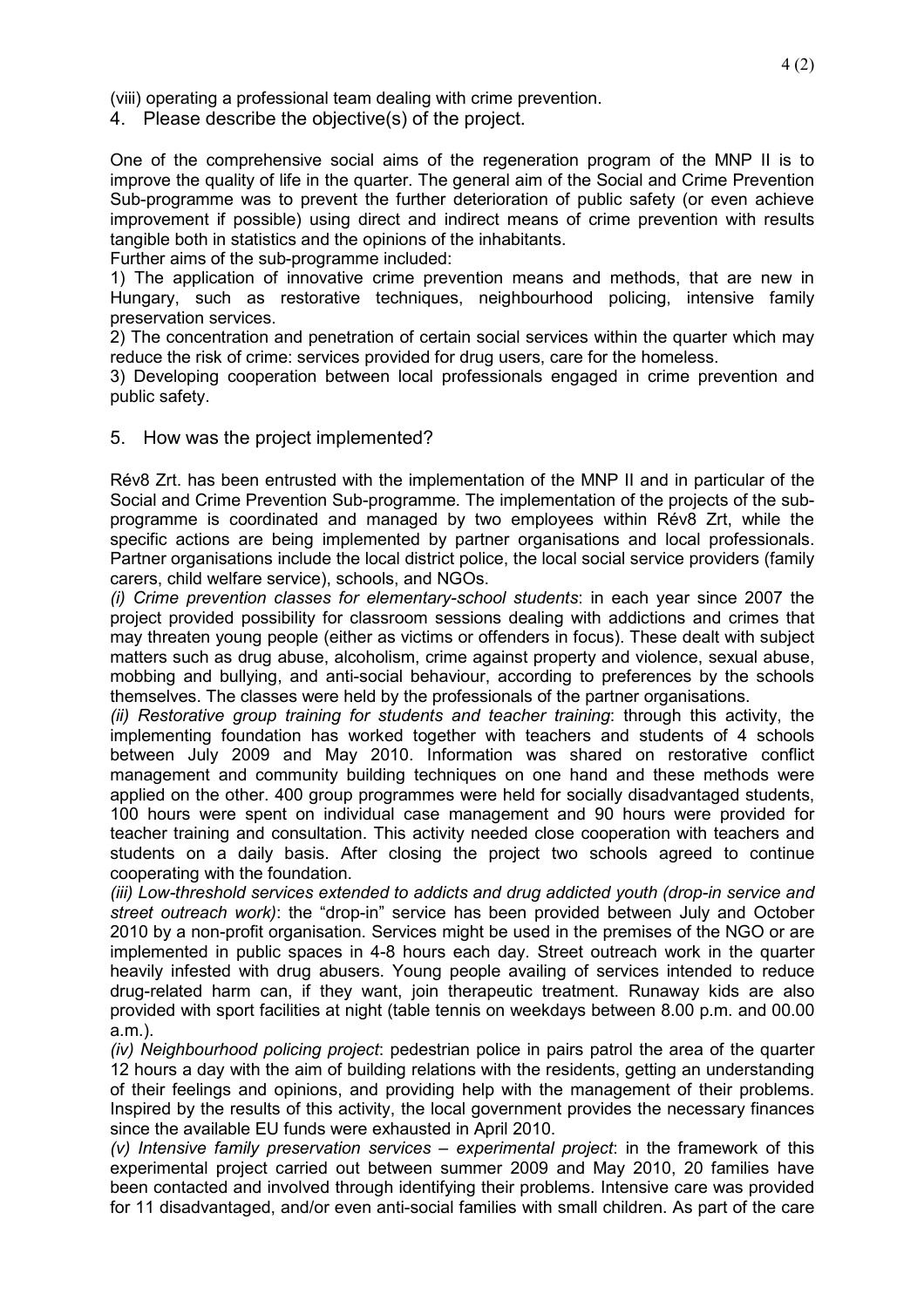provided – based on written agreement – social workers keep daily contact with the families and provide them with 24-hour availability service. The service was available for a period of 4 weeks during which the aims of the contract were to be attained. Care could be extended by further 6 weeks maximum once. as a result of this service, an improvement in the situation of each family has been achieved.

*(vi.) Street social work and casual employment for the homeless*: the institution system in the quarter provides the many hundreds of homeless various services day after day. The street care of idle homeless people spending their time in public areas is enhanced by the street social work performed by our non-profit partner. This work is supplemented with providing "local" homeless people with casual employment since July 2010, which usually means the cleaning of public areas of the quarter two days a week in eight-hour shifts. The implementing NGO provides remuneration and lunch for the homeless in return to their work.

(vii) *Closed-circuit television installation (CCTV) in some council buildings owned by the local government*: With a view to preserving the state and condition of the tenancies renovated under the MNP I-II and improving the safety of the tenants, CCTVs are installed in the gateways and courtyards of 16 buildings with consent of the tenants to provide protection against trespassing/unauthorised entry.

viii) *Operating a professional team dealing with crime prevention*: experts and professionals partaking in the development of the Social and Crime Prevention Sub-programme regularly meet up to discuss the results and outcomes of the programmes and the possible failures. With the participation of the crime prevention team set up during the MNP I, an in-depth analysis of the public safety of the quarter and the related strategic plan was completed in September 2007. Elements of the strategy were integrated in the MNP II – Social and Crime Prevention Sub-programme.

6. Were partners involved in planning and/or development and/or implementation of the project? If so, who were they, and what were their roles?

The working group - set up within the framework of the MNP I (see point viii under the previous question) - invited leading officers from the district police as well as managers of offices and institutions of the local government and the mayor's office, who directly or indirectly deal with the questions of public safety and crime (e.g. family support services, child welfare services, caring for the aged, kindergartens, schools, housing office, Guardianship and Child Protection Office, property and real estate management, etc.). Last year the team was joined by representatives of the local residents and local NGOs.

The regular working group meetings (twice a year) provided a mult-agency platform for the mutual understanding of the point views of the different professions and for the permanent information exchange.

Opretaive decisions related to the Social and Crime Prevention Sub-programme (call for proposals, concluding contracts, controlling, monitoring, financial report) were made by the professionals of the Rév8 Zrt.

Since 2009 representatives of the local inhabitants and of the NGOs were invited to the working group meetings. We are looking forward to work together with the Magdolna Quarter Neighbourhood Council which was set up within the framework of MNP II in order to reperesent the interests of local inhabitants during the joint efforts to improve public security in the quarter. The representatives regularly participate in the activities of the subprogramme open for everyone.

7. How did you build in plans to measure the performance of the project? Has the project been evaluated? How, and by whom?

The projects of the Social and Crime Prevention Sub-programme (1) must be constantly evaluated during implementation by the implementing partners (reports); (2) we require regular feedback from the target groups of the projects; (3) we collect all available statistical data (police statistics), (4) we carry out a public survey to assess public opinion on the project results.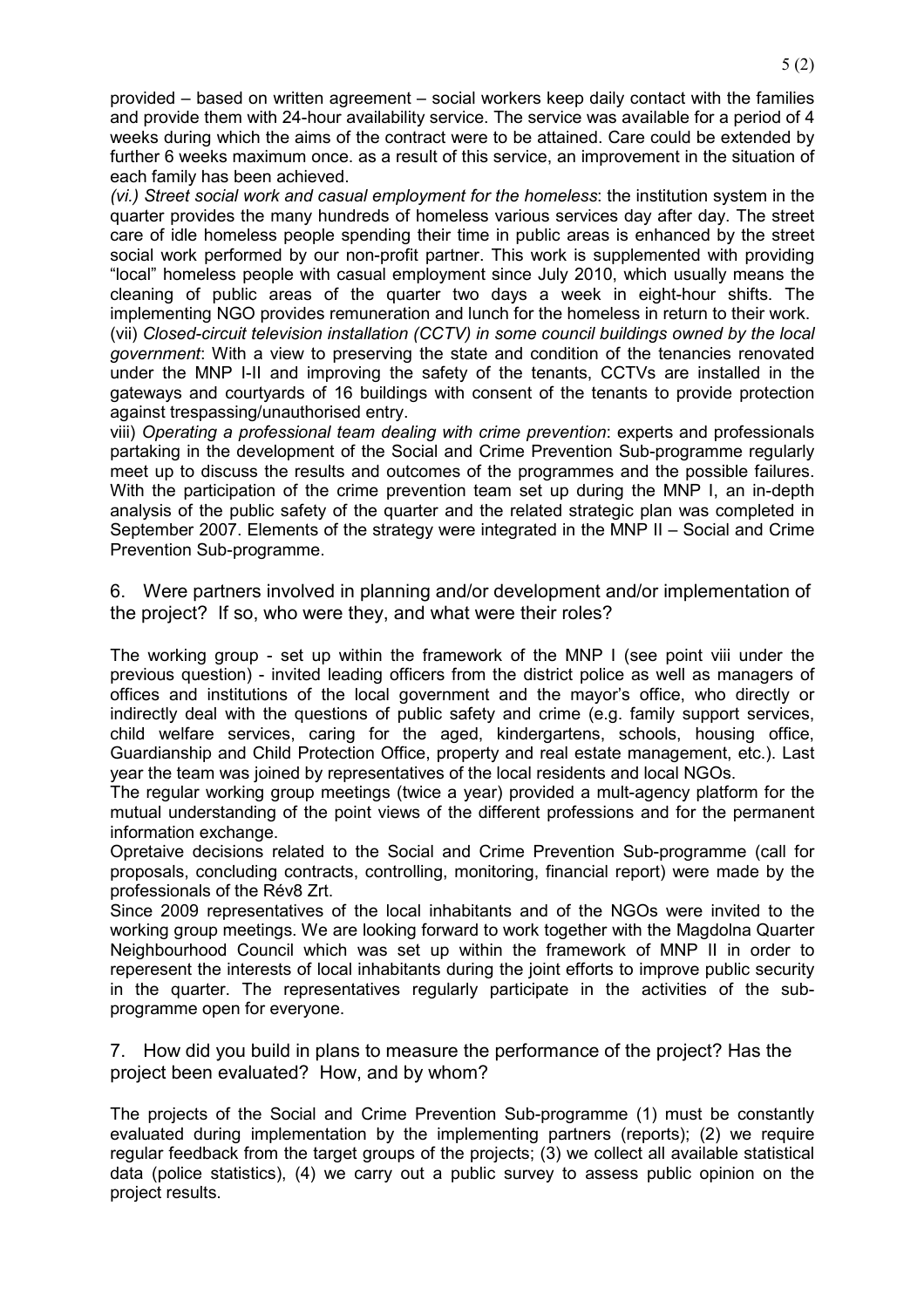Given the fact that the sub-programme is part of the EU-supported MNP II, the indicators set forth in the grant contracts must be met and also measured.

### 8. What were the results? How far were the objectives of the project achieved?

MNP II. Social and Crime Prevention Sub-programme ends in October 2010, and project evaluation will be completed thereafter. On the whole, we can say that the projects applied direct and indirect crime prevention means that are considered new in Hungary; some of these techniques are expected to be integrated into the system of education and social services (restorative techniques, intensive family preservation services). Based on police statistics, it seems that the number of crimes committed have not increased in the quarter. Police data show that the number of criminal procedures started in crimes falling under the categories mentioned by the description of the quarter's crime situation (under question 1) have not increased in the last 2 years. We are going to control this fact as well by analysing the victimisational block of the questionnaire study soon-to-be-ended.

According to the preliminary findings of the data basis completed in the last few days, a comparison to the same data of 2007 is possible. Surveys were conducted in Magdolna and Orczy quarters, this latter one is another continuous social and economic crisis area of the district, which was studied as control sample. The sample was identified by the coincidental selection of flats, resident household-heads or their spouses/partners were questioned. (See the exact numbers in Table 2. at the end of this question). We emphasize that these are preliminary findings which will be further analysed and controlled.

8.1 The opinion of residents in the Magdolna quarter on their fear of falling victim to a crime, or their fear that their relative may fall victim to a crime has gone through a significant change in the last 3 years (please, see Table 3 at the end of this question). The number of those having expressed a very strong fear shows 8-12 % decrease by all types of crime. At the same time, the number of those having no fear has as well decreased, the rate of decrease may vary between 2-16% depending according to the specific crime type. We consider the reduction of those having strong fear a significant success, according to previous studies the ones feeling themselves most vulnerable are the women and elderly. It is also noteworthy that the ones having no fear before became unsure, which might have been inspired by the fact that the public dispute on the security of the quarter became more intensive and visible measures were taken to improve public security.

8.2 By comparing the 2010 data concerning the 2 crisis areas, we found that the data by the Orczy quarter is similar to the less prosperous ones measured in the Magdolna quarter 3 years before. By this the geographical diversion of the answers related to the fear of specific crime types could be measured as well. In the Orczy quarter, which was drawn under survey as control sample, none of the actions of the MNP II project were implemented.

8.3 Our other indicatior for measuring the fear of crime shows also a positive result (see Table 4 at the end of this question). The rates of household-heads having fear walking alone by night and day have both shown decrease. Just like above, these rates in the Orczy quarter are as well similar to the ones measured in Magdolna quarter in 2007 (fear walking alone by night: 58%, by day: 28%).

8.4 The rate of household fallen victims to crime shows a slight decrease in comparison to the data of 2007 (9% and 12%, see Table 5.). This might be interpreted as the victimisation rate has not increased in the quarter. The same rate in the Orczy quarter was 14% this year. The rate of crime reports to the police has not changed, 50 % of crimes are reported to the police.

|      | Magdolna guarter | Orczy-guarter            |
|------|------------------|--------------------------|
| 2005 | 523              | $\sim$<br>ັ              |
| 2007 | 495              | $\overline{\phantom{0}}$ |

#### **Table 2 Numbers of data records**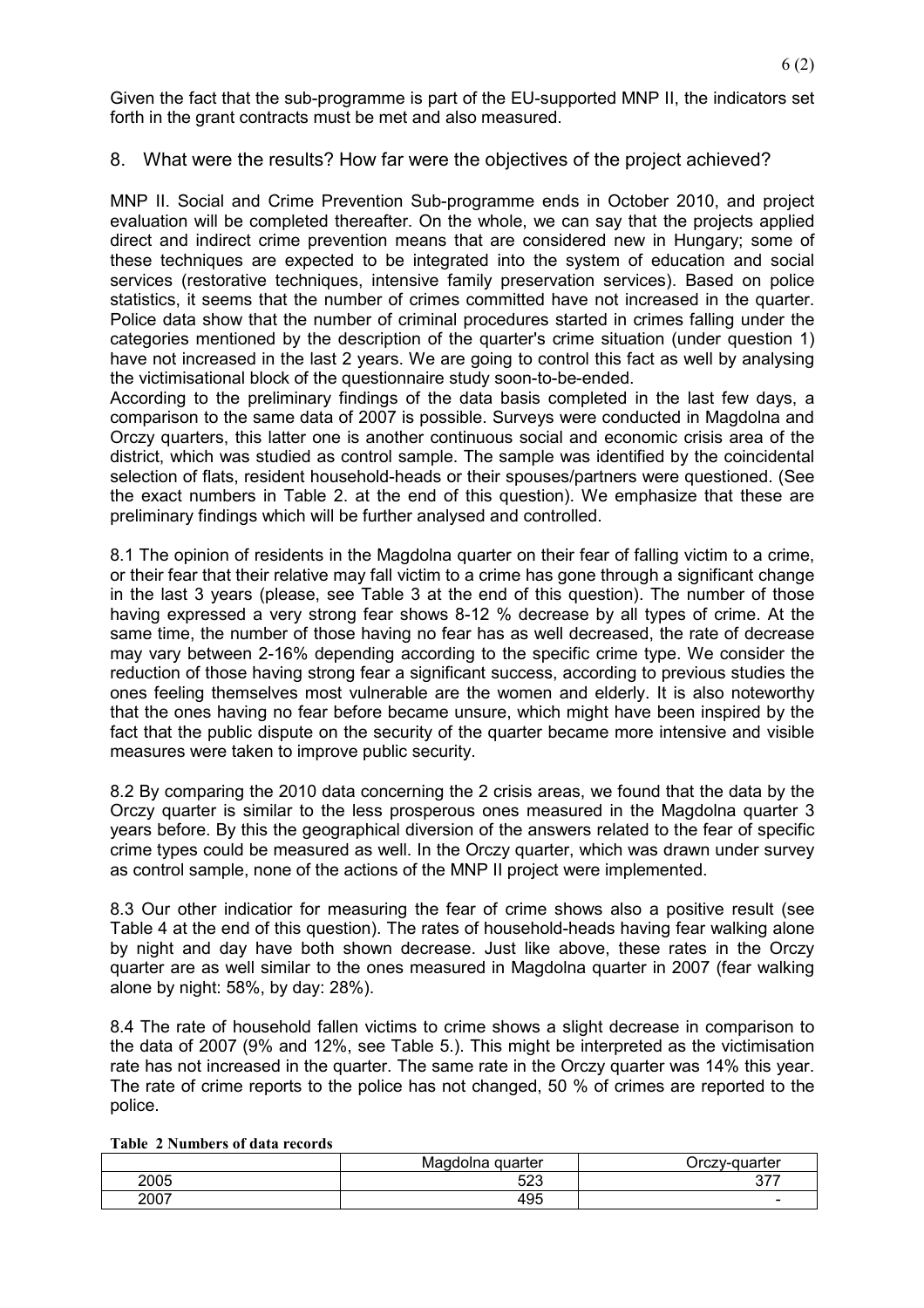| - | . |  |
|---|---|--|
|   |   |  |

| ruwiv v flow much arc you all alu of that in the quarter  (Plaguoma-quarter 3 uata) | very much | slightly | not at all | total |
|-------------------------------------------------------------------------------------|-----------|----------|------------|-------|
| someone breaks in to your flat?                                                     |           |          |            |       |
| 2007                                                                                | 28%       | 39%      | 33%        | 100%  |
| 2010                                                                                | 16%       | 63%      | 21%        | 100%  |
| someone misleads or does harm to you?                                               |           |          |            |       |
| 2007                                                                                | 25%       | 37%      | 38%        | 100%  |
| 2010                                                                                | 14%       | 50%      | 36%        | 100%  |
| your values will be stolen?                                                         |           |          |            |       |
| 2007                                                                                | 25%       | 41%      | 34%        | 100%  |
| 2010                                                                                | 15%       | 63%      | 22%        | 100%  |
| one of your relatives will be attacked?                                             |           |          |            |       |
| 2007                                                                                | 25%       | 39%      | 37%        | 100%  |
| 2010                                                                                | 17%       | 61%      | 22%        | 100%  |
| someone will rob you?                                                               |           |          |            |       |
| 2007                                                                                | 25%       | 41%      | 34%        | 100%  |
| 2010                                                                                | 14%       | 66%      | 20%        | 100%  |
| you will be assaulted, injured?                                                     |           |          |            |       |
| 2007                                                                                | 24%       | 41%      | 35%        | 100%  |
| 2010                                                                                | 17%       | 63%      | 19%        | 100%  |

#### **Table 3 How much are you afraid of that in the quarter … (Magdolna-quarter's data)**

#### **Table 4 Is there any area around your home, … (Magdolna-quarter's data)**

|                                           | van | nincs | összesen |  |
|-------------------------------------------|-----|-------|----------|--|
| where you fear of walking alone by night? |     |       |          |  |
| 2007                                      | 60% | 40%   | 100%     |  |
| 2010                                      | 48% | 52%   | 100%     |  |
| where you fear walking alone by day?      |     |       |          |  |
| 2007                                      | 32% | 68%   | 100%     |  |
| 2010                                      | 22% | 78%   | 100%     |  |

#### **Table 5 Did it happen to you or someone else in your household that … (Magdolna-quarter's data)**

|                                                  |      | ves | no  | total |
|--------------------------------------------------|------|-----|-----|-------|
| you fell victim to any crime in the last 1 year? |      |     |     |       |
|                                                  | 2007 | 12% | 88% | 100%  |
|                                                  | 2010 | 9%  | 91% | 100%  |
| Have you report it to the police?                |      |     |     |       |
|                                                  | 2007 | 52% | 48% | 100%  |
|                                                  | 2010 | 50% | 50% | 100%  |

9. Are there reports or documents available on the project? In print or on the Web? Please, give references to the most relevant ones.

The most important documents of the sub-programme are available at Rév8 Zrt.'s website (www.rev8.hu) (application, overview of public safety, strategy, research findings).

7 (2)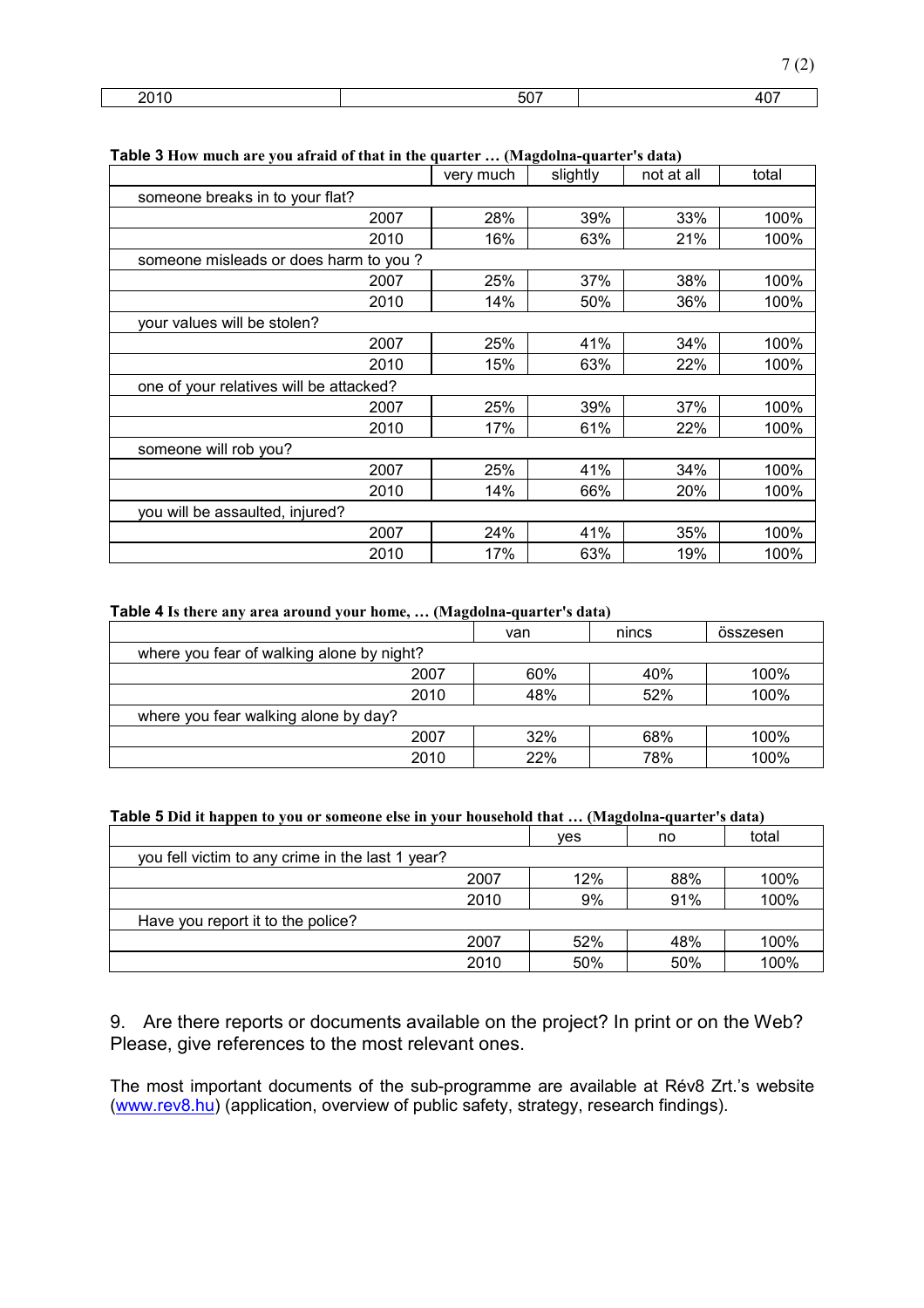### 10. Please, write a *one page* description of the project:

The *Social and Crime Prevention Sub-programme* was delivered by the Józsefváros District Local Government (Budapest) jointly with its partly-owned affiliate Rév8 Józsefváros Rehabilitation and Urban Development Company (Rév8 Zrt.) as part of the Magdolna Quarter Programme II between 2007 and 2010.

The project aimed at handling the manifold problems over Budapest's largest continuous social and economic crisis area. Magdolna quarter is known of its serious social (high rate of under-educated and unemployed inhabitants, high rate of social council flats of poor living conditions, high rate of homeless, addiction problems of population) and security (high rates of violent and property crimes) problems. The various activities implemented in the framework of the sub-programme aimed at the complex solution of these problems.

C*rime prevention classes for elementary-school students* have raised awareness on addictions and crimes that may threaten young people either as victims or offenders. Selected by the schools themselves in consideration of the specific problems they may be facing, the subject matters were presented by experts in a free and easy atmosphere that helped create a legitimate and credible dialogue between the presenter and the young audience. Speakers from government offices and NGOs held classroom dialogues on 105 occasions in the past three school years including the crime prevention theatre performances of one of Budapest's child theatres.

The *restorative group training for students and teacher training* on the one hand shared information on restorative conflict management and community building techniques and their application in four district schools. On the other hand, the project applied such restorative means in practice in the most notoriously difficult student groups in schools of the district. The implementing foundation is primarily engaged in the operation of a special secondaryschool designed for young people who are difficult to handle, and are doing this using restorative principles.

*Low-threshold services extended to addicts and drug addicted youth* provided "drop-in" service and street outreach work in the quarter. The implementing non-profit organisation also provides runaway kids sport facilities at night (table tennis on weekdays between 8.00 p.m. and 00.00 a.m.) and they also collect drug-related litter.

By *neighbourhood policing*, pairs of pedestrian police officers patrol the area of the quarter 12 hours a day with the aim of building relations with the residents, getting an understanding of their feelings and opinions, and providing help with the management of their problems. Having been suppressed in the Hungarian "policing strategy", the application of "community policing model" in Józsefváros had won the appreciation by many of the residents.

Part of the social supply system in western countries for many years now, Hungary's first experimental project for *intensive family preservation services* involved the intensive care of disadvantaged and/or even anti-social families with small children. As part of the care provided – under the basis of a written agreement – social workers keep daily contact with the families and provide them with 24-hour availability service.

*Street social work and casual employment* were provided for the homeless.

In some council buildings owned by the local government *closed-circuit televisions (CCTV) were installed* with a view to preserving the state and condition of the tenancies renovated under the Magdolna Quarter Program I-II and improving the safety of the tenants.

Under the whole duration of the project a *multidisciplinary working group* of the cooperating partners met up regularly to discuss the results and outcomes of the programmes and the possible failures. By the end of the project, representatives of the inhabitants were involved in the meetings and activities to assure that the local population's interests are well expressed.

Based on comparing preliminary evaluation results to data measured in 2007, we can conclude that the project successfully handled many problems. Police statistics shows that the